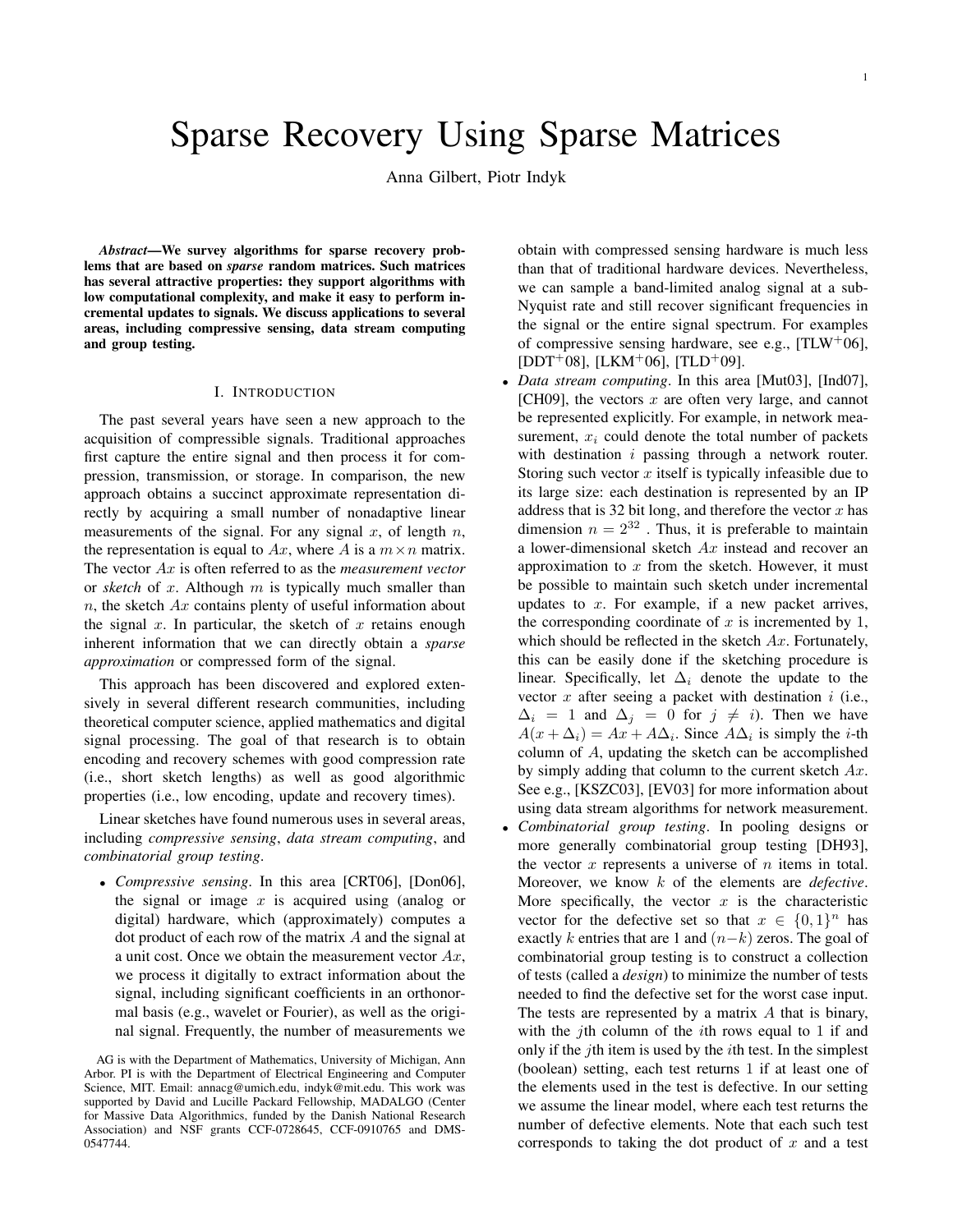vector, and therefore is captured in the linear sketching model<sup>1</sup>. See e.g., [SAZ09], [ESAZ09], [KBG<sup>+</sup>10] for further discussion and recent developments in the area.

In each of these applications, it is useful (and often crucial) that the measurement matrix A be a *sparse matrix*, i.e., contain very few non-zero elements per column. In data stream processing, the time needed to update the sketch Ax under the update  $\Delta_i$  is proportional to the number of non-zero elements in the vector  $A\Delta_i$ , which is equal to the number of non-zeros in the  $i$ -th column of  $A$ . In experiment pooling, the design matrix  $A$  is a binary matrix that captures which compounds are pooled together and the measurements Ax reflect the activity levels of the pooled compounds. In many chemical and biological applications, the assumption that compound activity is a linear function of the concentration holds only when there are not many compounds mixed together in a single pool; thus, the design matrix A should be not only binary but also sparse. In other applications, sparsity can be useful for computational reasons: one can compute the matrix-vector product  $Ax$  very quickly<sup>2</sup>.

# *A. Definitions, and classification of the results*

Formally, we define the sparse recovery problem as follows. Let  $\text{Err}_q^k = \text{Err}_q^k(x)$  be the smallest possible  $\ell_q$ approximation error  $||x - x'||_q$ , where x' ranges over all ksparse vectors (i.e., that have at most  $k$  non-zero entries). Our goal is, given Ax, to find a vector  $\hat{x}$  such that the  $\ell_p$ approximation error<sup>3</sup>  $||x-\hat{x}||_p$  is at most  $c > 0$  times  $\text{Err}_q^k(x)$ , i.e.,

$$
\|\hat{x} - x\|_p \le c \cdot \text{Err}_q^k(x) \tag{1}
$$

Note that for any value of p, the error  $||x - \hat{x}||_p$  is minimized when  $\hat{x}$  consists of the  $k$  largest (in magnitude) coefficients of x. We refer to such  $\hat{x}$  as the "head" of the signal x, while  $x - \hat{x}$  will be called the "tail" of x.

As mentioned earlier, we aim to design sparse recovery schemes that achieve short sketches, have low algorithmic complexity and provide "good" recovery guarantees. In addition, the schemes described in this survey can be classified based on other characteristics, such as (i) whether the schemes are randomized or deterministic, or (ii) how general is the class of signals  $x$  supported by the schemes. In the following we elaborate on both issues.

<sup>1</sup>In fact, we can assume an even more general setting, where we allow a *general* vector  $x \in \mathbb{R}^n$ , and our goal is to identify the top k most significant coefficients from the set of linear measurements. This is applicable in a setting where the entries in x represent the activity level of  $n$  compounds, or a genetic response in a biological sample

• Randomization: we distinguish between two classes of schemes: *for-each* and *for-all*. The latter describes a scheme in which *one* matrix A works for *all* signals  $x$ . In the former case, the matrix  $A$  is chosen at random from some distribution and *for each* signal x, the recovery algorithm works "with high probability" (at least  $1 - 1/n)^4$ . Naturally, schemes with the forall property are preferable to those with the for-each guarantee (if all other parameters are the same). We note that "for-all" does not mean that the matrix

is constructed in an "explicit" or efficient manner. In fact, most of the constructions presented here use the probabilistic method. Although it is possible to construct recovery schemes explicitly [DeV07], [Mut06],  $[BGI<sup>+</sup>08]$ , such schemes tend to require more measurements.

• Generality of supported signals: ideally, the recovery schemes should support arbitrary signals  $x$ . In this survey, we focus on describing such schemes. However, there has been plenty of work on algorithms supporting more restrictive classes of signals. In particular, there have been several schemes based on sparse matrices that work for (almost) exactly k-sparse signals [SBB06b], [SBB06a], [XH07], [JXHC08], [SBB08], [WWR08],  $[KDXH08]$ ,  $[LMP<sup>+</sup>08]$ . Although we do not cover them in detail, we point out relevant connections and references whenever possible.

### *B. Survey summary*

We present an overview of the algorithms for sparse recovery that utilize sparse measurement matrices. The description is divided into two sections: for-each algorithms are covered in section II, while for-all algorithms are described in section III. Historically, most of the for-each schemes have been developed in the data stream community during the period 2001-2004. In contrast, most of the algorithms with for-all guarantees have been discovered after 2004, during the process of unifying the ideas of compressive sensing and data stream algorithms. We present the algorithms in the same chronological order.

Almost all schemes described here offer sketch length bounds of  $O(k \log n)$  or less, which matches or is close to the lower bound of  $\Omega(k \log(n/k))$  shown in [BIPW10]. They are supported by efficient algorithms, with running times ranging from polynomial in  $n$  to near-linear in  $n$ . They offer a variety of approximation guarantees, starting from a "plain vanilla" guarantee of Equation 1 with  $p = q = 1$  (the  $l_1/l_1$ guarantee) to more complex (but often stronger) ones. The exact sketch length bounds, approximation guarantees and algorithm running times are stated in theorems 1 to 10.

<sup>&</sup>lt;sup>2</sup>Specifically, the matrix-vector product can be computed in time  $O(ns)$ , where  $s$  is the column sparsity of  $\overline{A}$ . As we will see in Section III, in many settings one can achieve  $s = O(\log(n/k))$ , which leads to the running time of  $O(n \log(n/k))$ . This compares favorably to the  $O(nm)$  time achievable for random Gaussian matrices, or to the  $O(n \log n)$  time achievable for random Fourier-like matrices.

<sup>&</sup>lt;sup>3</sup>It is natural to consider  $p = q$ . However, as we will see later, other guarantees are also possible.

<sup>4</sup>We adopt here the terminology frequently used in computer science. Note that one could require weaker probability bounds, e.g.,  $1 - o(1)$ . However, all algorithms presented in this survey naturally achieve the stronger probability bound without changing the (asymptotic) bound on the number of measurements.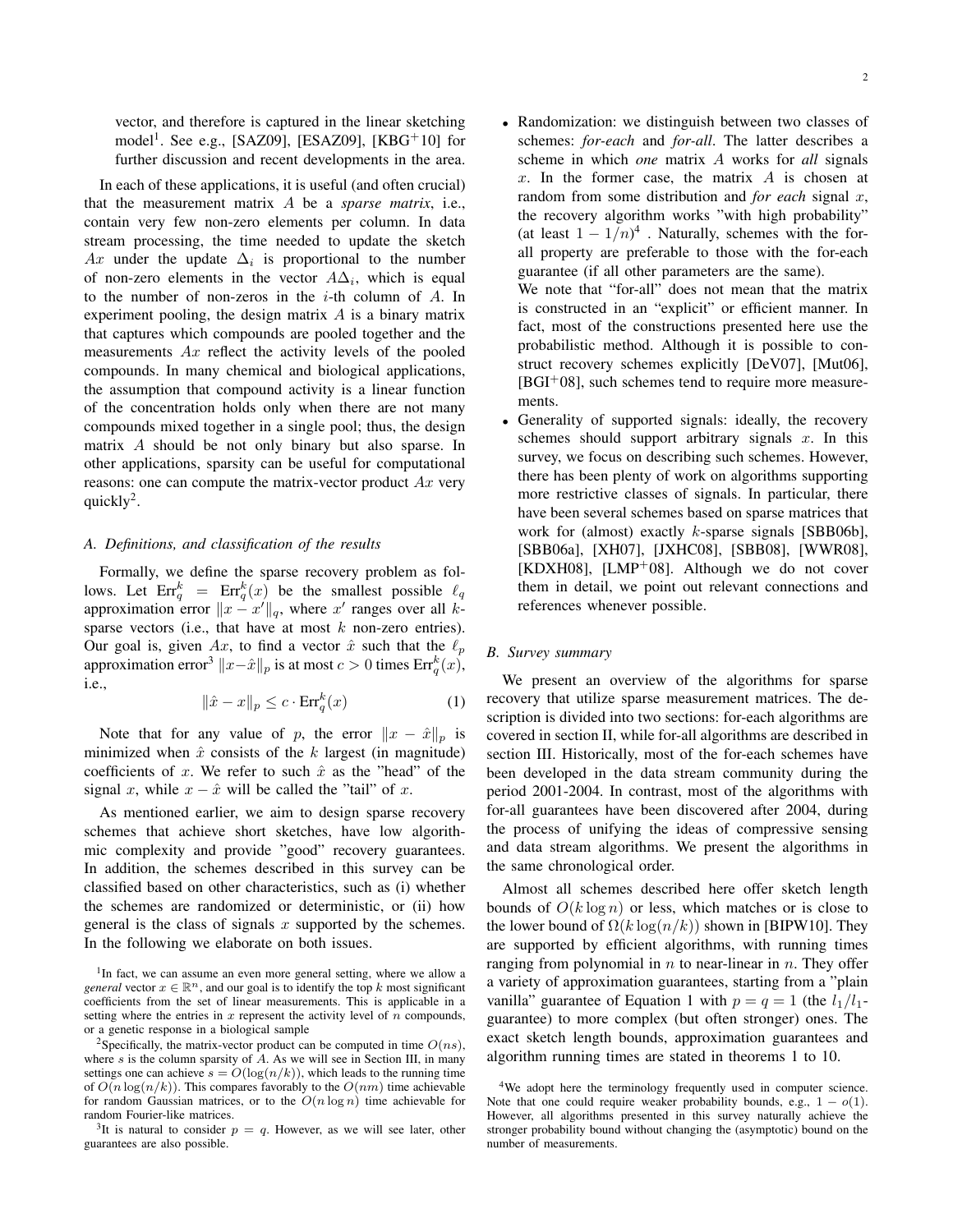#### II. ALGORITHMS WITH FOR-EACH GUARANTEES

In this section we describe algorithms that provide for-each guarantees. The algorithms were discovered and described in the context of data stream computing. The descriptions provided here are sometimes simpler than the original versions, since we ignore various issues specific to data streams (such as how to generate the random matrix A using few random bits, how to update the sketch under incremental changes to  $x$ , etc).

## *A. Count-min and Count-median*

The Count-min and Count-median algorithms [CM04] utilize sparse random matrices where each entry is either 0 or 1. Both algorithms use the same distribution of matrices, and differ only in the details of the recovery algorithms.

Each matrix  $\vec{A}$  is generated in the following way. Let  $w$  be a parameter, and let h be any function from the set  $H$  of all functions  $h: \{1, \ldots, n\} \rightarrow \{1, \ldots, w\}$ . Each such function defines a  $w \times n$  0-1 matrix  $A(h)$ , such that  $(A(h))_{i,i}$  is equal to 1 if  $j = h(i)$ , and is equal to 0 otherwise. Note that each column has exactly one 1.

To create the matrix A, we choose d functions  $h_1 \dots h_d$ independently and uniformly at random from  $H$ . Then we define A to be a vertical concatenation of matrices  $A(h_1) \dots A(h_d)$ . Note that the number of rows in the matrix A is equal to  $m = wd$ .

For intuition about the construction, observe that, for any signal x, and  $j = 1 \dots w$ ,  $l = 1 \dots d$ , we have

$$
(Ax)_{(l-1)w+j} = (A(h_l)x)_j = \sum_{i:h_l(i)=j} x_i
$$

That is, the coordinate of the sketch corresponding to the function  $h_l$  and value j is simply the sum of all values  $x_i$  such that i is mapped to j by  $h_i$ . For a fixed value of *i* the sums  $\sum_{t:h_l(t)=h_l(i)} x_t$  contain approximations of  $x_i$ , contaminated by other coordinates mapped together with i. As a result, "aggregating" those sums over different  $h_l$  provides an approximation of  $x_i$ . Different aggregation methods will lead to different algorithms.

Count-Min. The Count-Min algorithm [CM04] (see also [EV03]) works under the assumption that  $x \ge 0$ . In this case computing the approximation  $x^*$  from  $Ax$  is particularly simple: we define

$$
x_i^* = \min_l (A(h_l)x)_{h_l(i)} = \min_l \sum_{i':h_l(i') = h_l(i)} x_{i'}
$$

The guarantees for the estimator  $x^*$  can be derived as follows. First, observe that  $x_i \leq x_i^*$ , since the entries  $x_i$ contaminating the estimation of  $x_i$  can only increase the value of the estimator  $x_i^*$ . Thus, the estimator  $(A(h_l)x)_{h_l(i)}$ with the minimum value provides the smallest approximation error. Moreover, for any coordinate  $x_i$  and function index l we have

$$
\mathbf{E}[(A(h_l)x)_{h_l(i)} - x_i] = \sum_{i \neq i'} \mathbf{Pr}[h_l(i) = h_l(i')] x_{i'} \leq \frac{1}{w} ||x||_1
$$

By Markov inequality:

$$
\Pr[(A(h_l)x)_{h_l(i)} - x_i \ge \frac{2}{w} ||x||_1] \le 1/2
$$

and therefore

$$
\mathbf{Pr}[x_i^* - x_i \ge \frac{2}{w} ||x||_1] \le 1/2^d
$$

For  $d = C \log n$ , we have that the above guarantee holds for *all*  $i = 1 ... n$  with probability  $1 - n/2^d = 1 - 1/n^{C-1}$ . Thus, with the same probability, we have

$$
||x^*-x||_\infty\leq \frac{2}{w}||x||_1
$$

The disadvantage of the above guarantee is that the error is a function of the norm of the whole vector  $x$ , not its tail. However, the probability that any of the entries in the head of x contaminate an estimator of a specific  $x_i$  is at most  $k/w$ . Thus, a slightly more refined analysis<sup>5</sup> shows that, for  $w = 4/\alpha \cdot k$ ,  $\alpha \in (0,1)$ , we have

$$
\mathbf{Pr}[x^* - x_i \ge \alpha/k \cdot \mathrm{Err}_1^k] \le 1/2^d
$$

For  $d = C \log n$  this implies

$$
||x^* - x||_{\infty} \le \alpha/k \cdot \text{Err}_1^k
$$

with probability  $1 - n/2^d = 1 - 1/n^{C-1}$ .

Count-Median. The Count-Min algorithm can be extended to work for general signals [CM04]; the extension is often referred to as the *Count-Median* algorithm. The main issue to take care of is that for general vectors  $x$ , the inequality  $x_i^* \geq x_i$  no longer holds, since the entries contaminating the estimator might be negative. As a result, we cannot aggregate using min. Instead, we replace the estimator  $x^*$  by

$$
(x_{med}^*)_i = \text{median}_l(A(h_l)x)_{h_l(i)}
$$

By using the Chernoff bound we show that, with high probability, the majority of the estimators  $(A(h_l)x)_{h_l(i)}$  (and therefore their median) have small error. Specifically, we can show that for any constant  $C' > 0$ , there exists C such that if we set  $d = C \log n$  then

$$
||x_{med}^*-x||_{\infty} \le \alpha/k \cdot \mathrm{Err}_1^k
$$

with probability  $1 - 1/n^{C'}$ .

<sup>5</sup>The argument is essentially a simplified version of the argument used in [CCFC02]. See [CM05] or [Ind07] (Lecture 4) for the proof.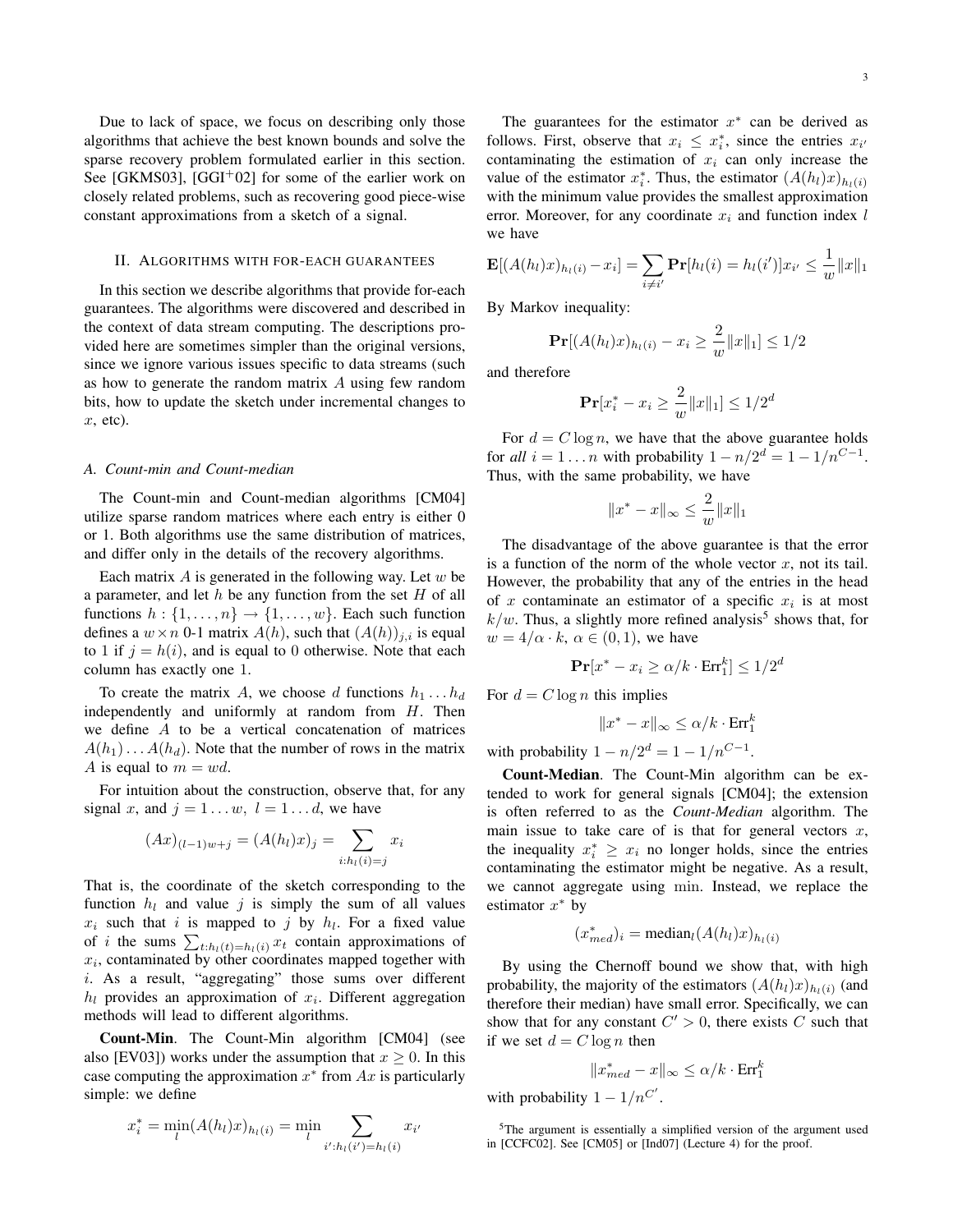*Theorem 1:* There exists a distribution over  $m \times n$  matrices A,  $m = O(k/\alpha \cdot \log n)$ , such that for any signal x, given Ax, we can recover  $\hat{x} = x_{med}^*$  such that

$$
\|\hat{x} - x\|_{\infty} \le \alpha / k \cdot \mathrm{Err}_1^k
$$

with high probability. The column sparsity of A is  $O(\log n)$ , and the time needed to recover  $\hat{x}$  from Ax is  $O(n \log n)$ .

We conclude by observing that the approximation guarantee in the above theorem implies a weaker but perhaps more intuitive guarantee about the  $l_1$  approximation error. Consider the vector  $\hat{x}$  consisting of the k largest (in magnitude) elements of  $x_{med}^*$ . Then we have

$$
||x - \hat{x}||_1 \le (1 + 3\alpha) \text{Err}_1^k
$$

To show this, let  $S$  be the set of the  $k$  largest in magnitude coordinates of x, and let S be the support of  $\hat{x}$ . Note that  $\|\hat{x}_S\|_1 \leq \|\hat{x}_{\hat{S}}\|_1$ . We have

$$
||x - \hat{x}||_1 \le ||x||_1 - ||x_{\hat{S}}||_1 + ||x_{\hat{S}} - \hat{x}_{\hat{S}}||_1
$$
  
\n
$$
\le ||x||_1 - ||\hat{x}_{\hat{S}}||_1 + 2\alpha \text{Err}_1^k
$$
  
\n
$$
\le ||x||_1 - ||\hat{x}_{S}||_1 + 2\alpha \text{Err}_1^k
$$
  
\n
$$
\le ||x||_1 - ||x_{S}||_1 + 3\alpha \text{Err}_1^k
$$
  
\n
$$
\le (1 + 3\alpha) \text{Err}_1^k
$$

For more detailed descriptions of the algorithms, see [CM04], [CCFC02], [EV03].

# *B. Count-Sketch*

The next<sup>6</sup> algorithm, called *Count-Sketch* [CCFC02], provides error guarantees that are a function of  $\text{Err}_2^k$  as opposed to  $Err_1^k$ . This is accomplished by using a distribution over matrices A very similar to those used by Count-Min, with one difference: each non-zero entry is chosen independently and uniformly at random from  $\{-1, 1\}$  (instead just being equal to 1). Formally, let  $r_{i,l}$  be independent random variables with values chosen uniformly at random from  $\{-1, 1\}$ , and let the functions  $h_1 \ldots h_d$  be defined as in the previous section. Then the matrix A is a vertical concatenation of matrices  $A(h_1), \ldots, A(h_d)$ , where  $(A(h_l))_{j,i}$  is equal to  $r_{i,l}$ if  $j = h_l(i)$ , and are equal to 0 otherwise. To estimate the coordinate  $x_i$  one then uses the median estimator

$$
x_{med'}^* = \text{median}_{l} r_{i,l}(A(h_l)x)_{h_l(i)}
$$

The analysis of Count-Sketch relies on the observation that

$$
\Pr[(r_{i,l}A(h_l)x)_{h_l(i)} - x_i)^2 \ge C/w \cdot \text{Err}_2^k] \le 1/4
$$

for some absolute constant  $C > 0$ . The final guarantee is captured by the following theorem:

*Theorem 2:* There exists a distribution over  $m \times n$  matrices  $A, m = O(k/\alpha \log n)$ , such that for any signal x, given Ax, we can recover  $\hat{x}$  such that

$$
\|\hat{x} - x\|_{\infty}^2 \le \alpha / k \cdot (\text{Err}_2^k)^2
$$

with high probability. The column sparsity of A is  $O(\log n)$ , and the time needed to recover  $\hat{x}$  from Ax is  $O(n \log n)$ .

As before, the approximation guarantee in the theorem implies a weaker but more intuitive guarantee, this time about the  $l_2$  approximation error. Consider the vector  $\hat{x}$  consisting of the k largest (in magnitude) elements of  $x_{med}^*$ . Then we have [CM06]:

$$
||x - \hat{x}||_2^2 \le (1 + 9\sqrt{\alpha})(\text{Err}_2^k)^2
$$

The proof proceeds as follows. Let  $E = \text{Err}_2^k$ . Let S be the set of k largest (in magnitude) coordinates of x, and let  $\hat{S}$ be the support of  $\hat{x}$ . Moreover, for any set P, let  $-P$  denote the complement of  $P$ . We have

$$
||x - \hat{x}||_2^2 \le ||(x - \hat{x})_{\hat{S}}||_2^2 + ||x_{S - \hat{S}}||_2^2 + ||x_{-(S \cup \hat{S})}||_2^2 \quad (2)
$$

The first term is bounded by  $k\alpha/k \cdot E^2 = \alpha E^2$ . To bound the second term, we proceed as follows. Consider any  $i \in S - \hat{S}$ and  $j \in \hat{S} - S$ . We have

$$
|x_i| - |x_j| \le |\hat{x}_i| - |\hat{x}_j| + 2\sqrt{\alpha/k}E \le 2\sqrt{\alpha/k}E \qquad (3)
$$

Let  $a = \max_{i \in S - \hat{S}} |x_i|$  and  $b = \min_{j \in \hat{S} - S} |x_j|$ . From Equation 3 we have  $a \leq b + 2\sqrt{\alpha/k}E$ . Thus

$$
||x_{S-\hat{S}}||_2^2 \le a^2|S-\hat{S}| \le (b + 2\sqrt{\alpha/k}E)^2|S-\hat{S}|
$$

Since  $||x_{\hat{S}-S}||_2^2 \ge b^2 |\hat{S}-S| = b^2 |S-\hat{S}|$ , we continue

$$
||x_{S-\hat{S}}||_2^2 \leq (||x_{\hat{S}-S}||_2/\sqrt{|S-\hat{S}|} + 2\sqrt{\alpha/k}E)^2|S-\hat{S}|
$$
  
\n
$$
\leq (||x_{\hat{S}-S}||_2 + 2\sqrt{\alpha}E)^2
$$
  
\n
$$
\leq ||x_{\hat{S}-S}||_2^2 + 4||x_{\hat{S}-S}||_2\sqrt{\alpha}E + 4\alpha E^2
$$
  
\n
$$
\leq ||x_{\hat{S}-S}||_2^2 + 4\sqrt{\alpha}E^2 + 4\alpha E^2
$$
  
\n
$$
\leq ||x_{\hat{S}-S}||_2^2 + 8\sqrt{\alpha}E^2
$$

## Plugging into Equation 2 we get

$$
||x - \hat{x}||_2^2 \leq \alpha E^2 + ||x_{\hat{S}-S}||_2^2 + 8\sqrt{\alpha}E^2 + ||x_{-(S\cup\hat{S})}||_2^2
$$
  
\n
$$
\leq 9\sqrt{\alpha}E^2 + ||x_{-S}||_2^2
$$
  
\n
$$
= (1 + 9\sqrt{\alpha})E^2
$$

### *C. Sublinear algorithms*

The above algorithms all run in time at least linear in the signal size as they entail estimating a value for each coordinate in the signal, even those that are insignificant. If our goal is to just report  $k$  non-zero terms of  $k$ -sparse approximation, then it is sufficient to find (or approximate) the top  $k$  values only to achieve similar error guarantees. Sublinear algorithms aim to do just that and to do so in time

<sup>6</sup>Chronologically, the Count-Sketch algorithm has been invented before Count-Min. It is easier, however, to describe the ideas in the reverse order.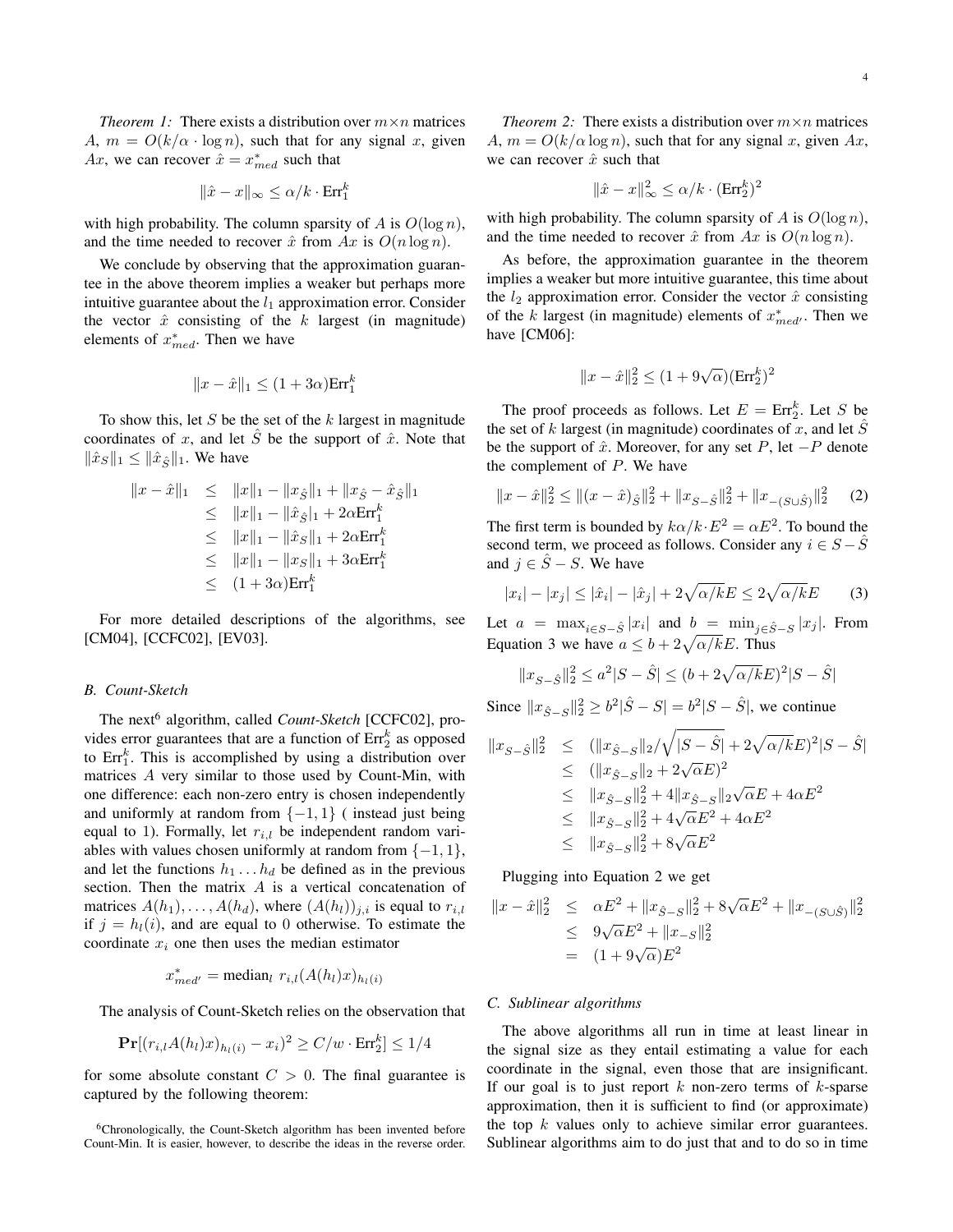that scales polynomially with the number of terms  $k$  desired and logarithmically with the length of the input signal.

We start with the simplest example of a sublinear algorithm and its associated binary measurement matrix to find the unique non-zero entry in a signal of length  $n$  and sparsity 1. Let  $B$  be the binary matrix with *i*th column given by the binary representation of  $i$ , beginning with the first column  $i = 0$ . We refer to this matrix as a *bit-tester* matrix.<sup>7</sup>. We add a row of 1s to the bit-tester matrix (to estimate the signal value) and refer to this matrix as  $B_1$ . It has  $\log(n) + 1$ rows and *n* columns and from the measurements  $B_1x$  of a vector  $x$  with a single large entry, we can determine both the value of the entry and its position in time  $log(n) + 1$ . The measurements are simply the position in binary plus an estimate of the signal value and the recovery algorithm is trivial. It also can be seen that a similar approach applies even if the signal  $x$  is not exactly 1-sparse, but contains some "small" amount of noise.

For general signals, the approach is to "augment" the algorithms and measurement matrix constructions from previous sections with the matrix  $B_1$ . Recall that those algorithms used simple hash functions which map signal coordinates  $x_i$ to rows  $j$  of the measurements. Implicit in the correctness proofs was the ability of those hash functions to *isolate* a few significant signal values from one another. More precisely, if  $h$  is chosen uniformly at random from a pre-specified family  $H$  of hash functions, then

$$
\mathbf{Pr}[h(i) = h(i')] = \frac{O(1)}{w},
$$

for some  $w$ ; that is, the probability that positions  $i$  and  $i'$  are hashed into the same measurement is low. Using arguments similar to those above, we can show that if there are only  $k$ large (or non-zero) entries that are hashed into more than  $k$ measurements, then with high probability, a large fraction of the significant entries are hashed into separate measurements. We can view this process as a random masking of the original signal, leaving a signal with only one significant entry, to which we can apply the bit-tester matrix. More precisely, each row of our final matrix  $M$  is the pointwise (Hadamard) product between a row in  $A$  and a row in  $B_1$ . We say that M is the row tensor product of  $B_1$  and  $A, M = B_1 \bigotimes_r A$ . Note that M has approximately  $k \log(n)$  rows.

Once we have a good estimate of a large fraction of the significant entries, we can subtract their contribution from the original measurements (exploiting the linearity of the measurement process algorithmically, in addition to its role in the application!). We then repeat the process, using "fresh" measurements.

By using the above techniques we obtain the following result [GLPS09].

*Theorem 3:* There exists a distribution over  $m \times n$  matrices A,  $m = O(k \log n)$ , such that for any signal x, given Ax,

we can recover  $\hat{x}$  such that  $\|\hat{x} - x\|_1 \leq C \text{Err}_1^k$  with high probability. The column sparsity of A is  $O(\log^c n)$  for some constant c, and the time needed to recover  $\hat{x}$  from Ax is polynomial in  $k$  and  $\log n$ .

# III. ALGORITHMS WITH FOR-ALL GUARANTEES

In this section we describe algorithms that provide forall guarantees. The algorithms have been discovered during the process of unifying the ideas of compressive sensing with those from data stream algorithms. The key part of that process has been to identify concrete properties that (a) hold for a random sparse matrix with a non-zero probability and (b) are sufficient to support efficient and accurate recovery algorithms.

One such property is based on the notion of *graph expansion* [XH07], [BGI<sup>+</sup>08]. Consider a bipartite graph  $G = G(A)$  between two node sets U and V, with  $|U| = n$ and  $|V| = m$ , such that an edge  $(i, j)$  belongs to G if and only if  $A_{i,i} = 1$ . Informally, such a graph is an *expander*, if each small enough set of the nodes in  $U$  has many neighbors in  $V$  (the formal definition is provided below).

The notion of expansion has been known to be useful for some related problems, such as constructing low-density parity-check codes. In fact, iterative decoding algorithms for such codes have been used, e.g., in [XH07], [Ind08], [JXHC08], to design sparse recovery algorithms. However, those algorithms were designed and proven to work only for the case where the signal  $x$  is either exactly  $k$ -sparse or "almost" k-sparse. In contrast, the algorithms we present here work for arbitrary input signals  $x$ .

Formally, we define *unbalanced expander graphs* as follows. Consider a bipartite graph  $G = (U, V, E)$ , where  $E \subset U \times V$  is the set of edges. We refer to U as the "left" part, and refer to  $V$  as the "right" part of the graph. A vertex belonging to the left (right) part is called a left (right) vertex. In our constructions the left part will correspond to the set  $\{1, 2, \ldots, n\}$  of coordinate indexes of vector x, and the right part will correspond to the set of row indexes of the measurement matrix. A bipartite graph is called *left-*d*regular* if every vertex in the left part has exactly d neighbors in the right part.

*Definition 1:* A bipartite, left-d-regular graph  $G =$  $(U, V, E)$  is an  $(s, d, \epsilon)$ -expander if any set  $S \subset U$  of at most s left vertices has at least  $(1 - \epsilon) d|S|$  neighbors.

The algorithms described in this section use adjacency matrices  $A$  of the expanders graphs  $G$ : we simply set  $A_{i,i} = 1$  if and only if  $(i, j) \in E$ . Note that the resulting matrices are sparse, with exactly d ones per column.

What are the achievable expansion parameters ? Since expander graphs are meaningful only when  $|V| < d|U|$ , some vertices must share neighbors, and hence the parameter  $\epsilon$  cannot be smaller than  $1/d$ . Using the probabilistic method one can show that there exist  $(s, d, \epsilon)$ -expanders with

<sup>&</sup>lt;sup>7</sup>Readers familiar with coding theory might recognize  $B$  as the paritycheck matrix of the Hamming code.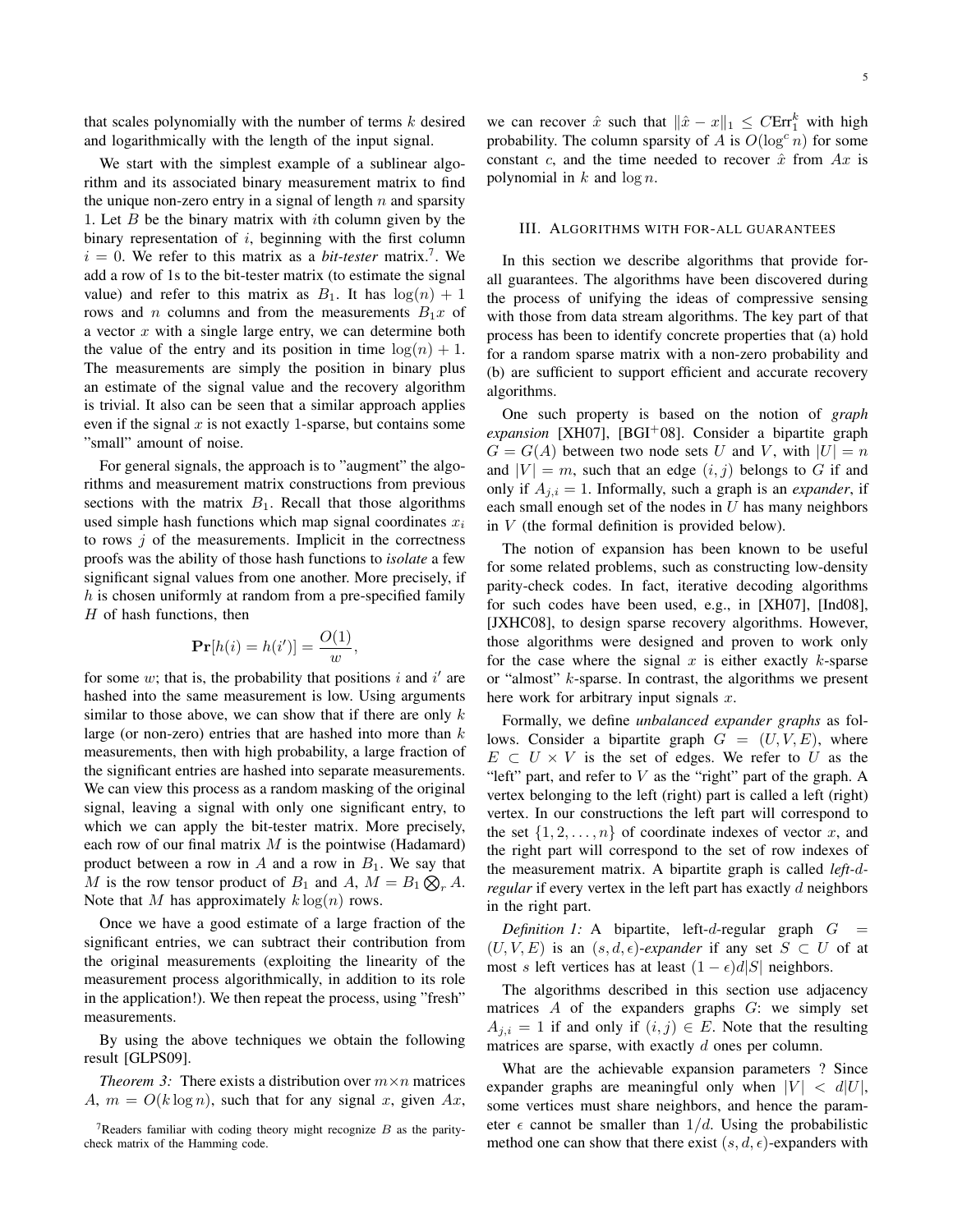For many applications one often needs an *explicit* expander, i.e., an expander for which we can efficiently compute the neighbor set of a given left vertex. No explicit constructions with the aforementioned parameters are known. However, it is known [GUV07] how to explicitly construct expanders with left degree  $d = O((\log |U|)(\log s)/\epsilon)^{1+1/\alpha}$ and right set size  $(d^2s^{1+\alpha})$ , for any fixed  $\alpha > 0$ . For simplicity, in the remainder of this paper, we will assume expanders with the optimal parameters.

Unlike in the for-each case $8$ , the algorithms in this section are known to be resilient to the measurement noise. That is, we could assume that we are given a *noisy* sketch vector  $b =$  $Ax + \mu$ , where  $\mu$  is the "measurement noise" vector. In that case, the error bounds in the approximation guarantees would have an additional term depending on  $\eta = ||\mu||_1/d$ . However, for the sake of consistency, we will focus the description on the noise-free case where  $b = Ax$ . The reader is referred to the original papers for the bounds for the noise-resilient variants of the algorithms.

#### *A. RIP(1) and*  $l_1$  *minimization*

In this section we give an overview of the "geometric" approach to sparse recovery using sparse matrices, introduced in [BGI<sup>+</sup>08]. The approach uses the  $l_1$  minimization algorithm that has been earlier shown to work for random dense matrices [CRT06], [Don06]. In the noiseless case  $b = Ax$ , the algorithm proceeds by finding  $\hat{x}$  such that  $A\hat{x} = b$  and  $\|\hat{x}\|_1$  is minimized.

To understand when the above algorithm performs an accurate recovery, we need the following generalized definition of the *Restricted Isometry Property*.

*Definition 2:* An  $m \times n$  matrix A is said to satisfy  $RIP(p, k, \delta)$  if, for any k-sparse vector x, we have

$$
||x||_p(1-\delta) \le ||Ax||_p \le ||x||_p.
$$

For the case of  $p = 2$ , the notion was introduced<sup>9</sup> in [CRT06] , which also showed that if a matrix A satisfies this property, then the  $l_1$  minimization procedure produces an accurate solution. Since then there has been a tremendous amount of study of the properties and construction of  $RIP(2, k, \delta)$  (or  $RIP(2)$ , for short) matrices. Unfortunately, sparse matrices cannot satisfy the  $RIP(2)$  property, unless

However, it was shown  $[{\rm B}G I^+ 08]$  that such matrices *can* satisfy  $RIP(p)$  for p equal (or very close) to 1. In particular, the adjacency matrices of expander graphs do have this property<sup>10</sup>. By earlier arguments, such matrices have  $O(k \log(n/k))$  rows, which translates into  $O(k \log(n/k))$ sketch length bound.

*Lemma 4:* Consider any  $m \times n$  matrix A that is the adjacency matrix of an  $(k, d, \epsilon)$ -unbalanced expander  $G = (U, V, E)$ . Then the scaled matrix  $A/d$  satisfies the RIP(1, k,  $\delta$ ) property for  $\delta = 2\epsilon$ .

*Proof:* Let  $x \in \mathbb{R}^n$  be a k-sparse vector. Without loss of generality, we assume that the coordinates of  $x$  are ordered such that  $|x_1| \geq \ldots \geq |x_n|$ . We order the edges  $e_t = (i_t, j_t)$ ,  $t = 1 \dots dn$  of G in a lexicographic manner. It is helpful to imagine that the edges  $e_1, e_2, \ldots$  of E are being added to the (initially empty) graph. An edge  $e_t = (i_t, j_t)$  causes a *collision* if there exists an earlier edge  $e_s = (i_s, j_s), s < t$ , such that  $j_t = j_s$ . We define E' to be the set of edges which do *not* cause collisions, and  $E'' = E - E'$ .

*Claim 5:* We have

 $(i)$ 

$$
\sum_{(i,j)\in E''} |x_i| \le \epsilon d ||x||_1
$$

*Proof:* For each  $t = 1...dn$ , we use an indicator variable  $r_t \in \{0, 1\}$ , such that  $r_t = 1$  iff  $e_t \in E''$ . Define a vector  $z \in \mathbb{R}^{dn}$  such that  $z_t = |x_{i_t}|$ . Observe that

$$
\sum_{(j)\in E''} |x_i| = \sum_{e_t = (i_t, j_t) \in E} r_t |x_{i_t}| = r \cdot z
$$

To upper bound the latter quantity, observe that the vectors satisfy the following constraints:

- The vector  $z$  is non-negative.
- The coordinates of  $z$  are monotonically non-increasing, and at most kd of them are non-zero.
- For each *prefix set*  $P_i = \{1 \dots di\}, i \leq k$ , we have  $||r_{P_i}||_1 \le \epsilon di$  - this follows from the expansion properties of the graph  $G$ .
- $r_{|P_1} = 0$ , since the graph is simple.

It follows that for any  $r, z$  satisfying the above constraints, we have  $r \cdot z \le ||z||_1 \epsilon$ . Since  $||z||_1 = d||x||_1$ , the lemma follows.

Since

$$
||Ax||_1 \geq \sum_{e_t = (i_t, j_t) \in E'} |x_{i_t}| - \sum_{e_t = (i_t, j_t) \in E''} |x_{i_t}|,
$$

Claim 5 immediately implies that  $||Ax||_1 \ge d||x||_1(1 - 2\epsilon)$ . Since for any x we have  $||Ax||_1 \le d||x||_1$ , it follows that  $A/d$  satisfies the RIP $(1, k, 2\epsilon)$  property.

<sup>&</sup>lt;sup>8</sup>It should be noted that, although the for-each algorithms have typically been not analyzed for the case of noisy sketches, the algorithm themselves could very well be quite resilient to various forms of noise.

<sup>&</sup>lt;sup>9</sup>The original paper [CRT06] employed a slightly different notation using "double sided error", i.e., requiring that  $||x||_2(1 - \delta') \le ||Ax||_2 \le$  $||x||_2(1 + \delta')$ . The two definitions can be seen to be equivalent, by scaling A and setting  $(1 + \delta) = (1 + \delta')/(1 - \delta')$ .

 $10$ In fact, for some range of parameters, the opposite holds, i.e., 0-1 matrices that satisfy  $RIP(1)$  are adjacency matrices of expander graphs. See [Cha08],  $[BGI<sup>+</sup>08]$  for more details.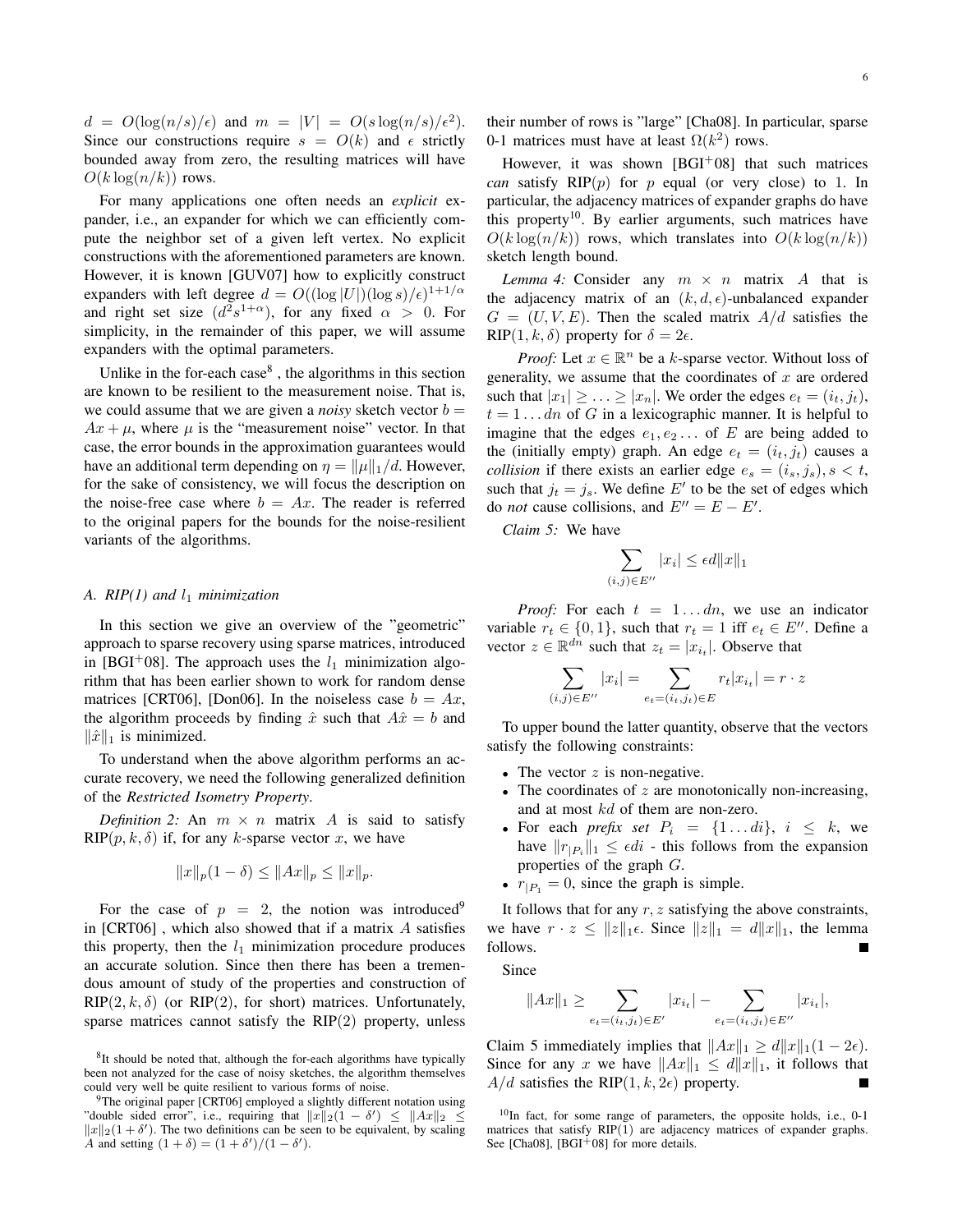We now need to show that the RIP(1) property of the matrix  $A$  is sufficient to guarantee that the  $l_1$  minimization works. First, we show that any vector from the kernel of a an adjacency matrix A of an expander graph (i.e., such that  $Ax = 0$  is "smooth", i.e., the  $\ell_1$  norm of the vector cannot be concentrated on a small subset of its coordinates. An analogous result for RIP(2) matrices and with respect to the  $\ell_2$  norm has been used before to show guarantees for LP-based recovery procedures.

*Lemma 6:* Consider any  $y \in \mathbb{R}^n$  such that  $Ay = 0$ , and let S be any set of  $k$  coordinates of  $y$ . Then we have

$$
||y_S||_1 \le \alpha(\epsilon) ||y||_1.
$$

where  $\alpha(\epsilon) = (2\epsilon)/(1 - 2\epsilon)$ .

The proof proceeds by showing that any vector  $y$  whose  $l_1$ norm is concentrated on a small set S of coordinates cannot satisfy  $Ay = 0$ . This is because (by the RIP(1) property) the  $l_1$  norm of the vector  $A(y_S)$  is "large", and (from the expansion property of the underlying graph) the contribution of the coordinates in the complement of  $S$  is not sufficient to reduce  $Ay$  to 0. See [BGI<sup>+</sup>08] for the formal proof.

The "smooth kernel" property is then used, as in prior work, to provide recovery guarantees for the  $l_1$  minimization. This is achieved by the following lemma, by setting  $u = x$ and  $v = \hat{x}$ .

*Lemma 7:* Consider any two vectors u, v, such that for  $y = v - u$  we have  $Ay = 0$ , and  $||v||_1 \le ||u||_1$ . Let S be the set of  $k$  largest (in magnitude) coefficients of  $u$ , then

$$
||v - u||_1 \le 2/(1 - 2\alpha(\epsilon)) \cdot ||u - u_S||_1
$$

The following theorem summarizes the discussion.

*Theorem 8:* There exists an  $m \times n$  (expander) matrix A,  $m = O(k \log(n/k) / \epsilon^2)$ , such that for any signal x, given Ax, we can recover  $\hat{x}$  such that

$$
||x - \hat{x}||_1 \le c(\epsilon) \operatorname{Err}_1^k
$$

where  $c(\epsilon) \rightarrow 2$  as  $\epsilon \rightarrow 0$ . The column sparsity of A is  $O(\log(n)/\epsilon^2)$ , and the recovery involves solving a linear program with  $O(n)$  variables and  $O(m + n)$  constraints.

This concludes the overview of the results of  $[BGI^+08]$ . Further studies of  $l_1$  minimization algorithms for sparse matrices have been done in [WWR08] and [KDXH08], where the authors obtained tight estimates for the number of measurements needed to recover signals of given sparsity. The papers consider somewhat different setups: in [WWR08], one allows arbitrary sparse signals  $x$  and measurements contaminated by random Gaussian noise; in [KDXH08], the authors consider sparse non-negative signals.

# *B. EMP, SMP and other near-linear time algorithms*

In this section, we describe a family of iterative algorithms for performing sparse recovery. Their key feature is that they enable performing sparse recovery in near-linear time while still using  $O(k \log(n/k))$  measurements. The algorithms do not use linear programming; instead, they exploit various forms of voting mechanisms to converge to a solution. The specific algorithms covered are: *Expander Matching Pursuit (EMP)* [IR08] and *Sparse Matching Pursuit (SMP)* [BIR08].<sup>11</sup>

To describe the algorithms we need some notation. For a set  $S$  of nodes of a graph  $G$ , the ordered set of its neighbors in G is denoted by  $\Gamma_G(S)$ . The subscript G will be omitted when it is clear from the context, and we write  $\Gamma(u)$  as a shorthand for  $\Gamma({u})$ .

Both EMP and SMP proceed in a sequence of steps, where each step is similar to the median estimation process of the Count-Median algorithm. A minor technical difference is that the algorithms are constructed for general sparse matrices A, as opposed to block-structured ones used by Count-Median. Therefore, for a given sketch vector  $b = Ax$ , the median estimation vector  $E_{med}(b)$  is defined as:

$$
E_{med}(b)_i = \text{median}_{j \in \Gamma(i)} b_j
$$

That is, each vertex i selects the entries  $b_i$  where j is a neighbor of  $i$  in  $G$ , and then computes the median of those entries. One can observe that for the matrices used by Count-Median, the new and the old estimators are identical. The basic intuitions behind the choice of the estimator transfer as well.

There is, however, one important difference: unlike in the for-each setup, here we cannot guarantee that *each* coordinate  $E_{med}(b)_i$  differs from  $x_i$  by only a small term. In fact, due to the deterministic nature of the process, it might be possible that, for some coordinate  $i$ , all sketch coordinates  $b_i, j \in \Gamma(i)$ , could be highly "contaminated" by other entries of x. Thus, the algorithms do not provide guarantees for the  $l_{\infty}$  error of the recovered approximation. However, it is nevertheless possible to directly give guarantees for the  $l_1$ approximation error.

*1) EMP:* The first algorithm that achieved the  $O(k \log(n/k))$  sketch length bound and recovery time near-linear in n was the *Expander Matching Pursuit*, or *EMP*. The algorithm and its analysis are somewhat complicated, so instead of a detailed description we provide only an overview.

EMP consists of two phases. In the first phase, the algorithm identifies a set  $\overline{I}$  of coordinates of x that (a) contains "most" of the  $k$  largest (in magnitude) coefficients of  $x$  and (b) for all nodes  $i \notin \overline{I}$  the neighborhood sets  $\Gamma(i)$  and  $\Gamma(\overline{I})$ have "small" intersection. The first constraint ensures that we can set the coordinates  $\hat{x}_i$  of the approximation to zero for all  $i \notin I$ . The second constraint ensures that the values of sketch coordinates  $b_{\Gamma(\overline{I})}$  are not too contaminated by entries  $x_i$  for  $i \notin \overline{I}$ . Together, this implies that we can focus on

<sup>&</sup>lt;sup>11</sup>There is a very recent variant of SMP called Sequential Sparse Matching Pursuit [BI09]. We do not cover it in this survey due to lack of space.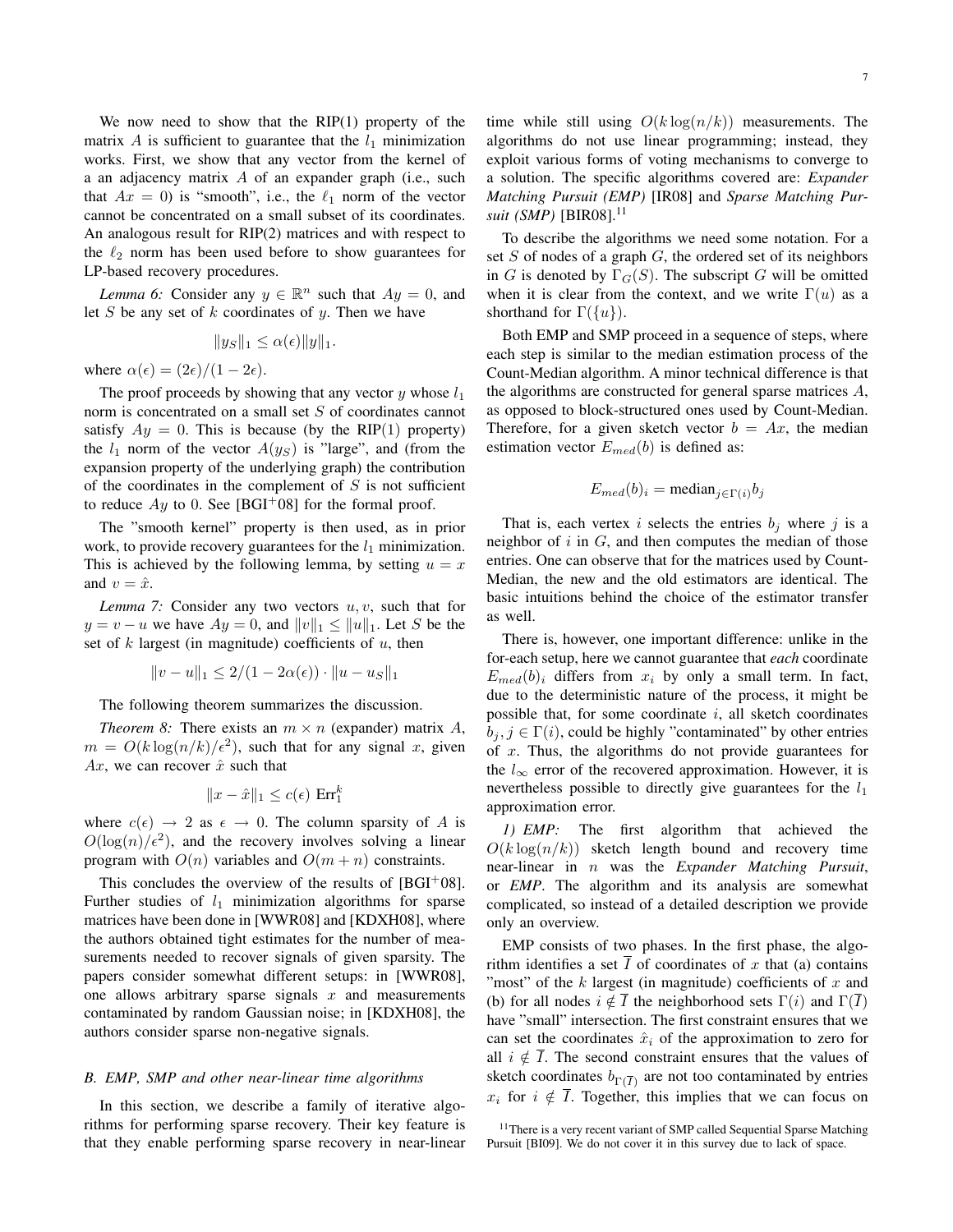decoding  $\hat{x}_{\overline{I}}$  from  $b_{\Gamma(\overline{I})}$ . This is accomplished during the second phase, which proceeds in a sequence of iterations. In each iteration, the algorithm identifies coordinates  $i \in I$  such that most of elements of  $\Gamma(i)$  do not have any other neighbors in  $\Gamma(\overline{I})$ . The algorithm then estimates the values  $\hat{x}_i$  of such coordinates (using the median estimator), eliminates them from the I, and subtracts their contribution to the sketch. The process is continued until the set I becomes empty.

Since each coordinate of the approximation is estimated only once, and is never revised again, the EMP algorithm is very efficient: it runs in time proportional to the number of edges in the graph G, which is  $O(n \log(n/k))$ . The recovered vector  $\hat{x}$  provides an approximation in the  $l_1$  norm, i.e., we have that

*Theorem 9:* There exists an  $m \times n$  (expander) matrix A,  $m = O(k \log(n/k)/\alpha^2)$ , such that for any signal x, given Ax, we can recover  $\hat{x}$  such that

$$
||x - \hat{x}||_1 \le (1 + \alpha) \operatorname{Err}_1^k
$$

The column sparsity of A is  $O(\log(n)/\alpha^2)$ , and the recovery algorithm (EMP) has  $O(n \log(n/k)/\alpha^2)$  running time.

Although EMP offers excellent asymptotic guarantees, its empirical performance is not so great. Specifically, the number of measurements required by the algorithm to achieve correct recovery is suboptimal. For example, our recovery experiments on random signed  $k$ -sparse signals of length n, for  $k = 50$  and  $n = 20000$ , show that one typically needs at least 5000 measurements to recover the signal correctly using the EMP algorithm. In comparison, the linearprogramming-based recovery algorithm for sparse matrices described earlier requires only about 450 measurements to perform the same task $^{12}$ .

*2) SMP:* The SMP borrows some of the ideas present in EMP, but it has been also influenced by the recent iterative algorithms for sparse recovery using dense matrices, such as [NT08]. The running time of the new algorithm is slightly higher (by a logarithmic factor) than of EMP. However, empirically, the algorithm performs successful recovery from a significantly smaller number of measurements. In particular, for the instances described above, SMP typically needs about 2000 measurements. The asymptotic bound on the number of required measurements is still  $O(k \log(n/k))$ .

The recovery algorithm is iterative, in the spirit of *Matching Pursuit* [TG05]. In each iteration, the algorithm estimates the difference between the current approximation  $\hat{x}^j$  and the signal x from the sketch  $A\hat{x}^j - b$ . The estimation, denoted by  $u^*$  is obtained by using the median estimator as in EMP. The approximation  $\hat{x}^j$  is updated by u, and the process is repeated.

Let  $H_l[y]$  be a "thresholding operator", which zeros out all but the  $l$  largest in magnitude coefficients of the argument y. Also, let  $C > 0$  be some constant. The details of the

1) Let 
$$
j = 0
$$
  
\n2) Let  $\hat{x}^j = 0$   
\n3) Repeat *T* times  
\n**a**) Let  $j = j + 1$   
\n**b**) Let  $b = b - A\hat{x}^{j-1}$   
\n*Remark:*  $b = A(x' - \hat{x}^{j-1}) + \mu'$   
\n**c**) Let  $u^* = E_{med}(b)$   
\n**d**) Let  $u^j = H_{2k}[u^*]$   
\n*Remark:*  $||u^j - (x' - \hat{x}^{j-1})||_1 \le ||x' - \hat{x}^{j-1}||/4 + C\eta'$   
\n**e**) Let  $\hat{x}^j = \hat{x}^{j-1} + u^j$   
\n*Remark:*  $||x' - \hat{x}^j||_1 \le ||x' - \hat{x}^{j-1}||/4 + C\eta'$   
\n**f**) Let  $\hat{x}^j = H_k[\hat{x}^j]$   
\n*Remark:*  $||x' - \hat{x}^j||_1 \le ||x' - \hat{x}^{j-1}||/2 + 2C\eta'$ 

Fig. 1. The Sparse Matching Pursuit algorithm: pseudocode and remarks on the analysis.

algorithm, together with remarks about the properties used in the analysis, are depicted in Figure 1.

The remarks rely on the following trick, borrowed from [NT08]: we can decompose the input signal  $x$  into the "head"  $x'$  (containing the  $k$  most significant components of x) and the "tail"  $x - x'$ . Then, we can interpret the "sketch of the tail" term  $A(x - x')$  as measurement noise. That is, we can assume that the sketch b is equal to  $Ax' + \mu'$ , where  $\mu' = A(x - x')$  and x' is k-sparse. Note that the RIP(1) property of A implies that  $||A(x - x')||_1 \le d||x - x'||_1 = d\text{Err}_1^k$ . We define  $\eta' = ||\mu'||_1/d \leq \text{Err}_1^k$ .

From the remarks in the algorithm description we conclude that for any  $j = 1, 2, \ldots T$ , we have

$$
\|\hat{x}^j - x'\|_1 \le \|x'\|_1/2^j + O(\eta')
$$

Thus, setting the number of iterations to  $T = \log(||x'||_1/\eta')$ guarantees that

$$
\|\hat{x}^T - x'\|_1 = O(\eta') = O(\text{Err}_1^k)
$$

The following theorem summarizes the discussion.

*Theorem 10:* There exists an  $m \times n$  (expander) matrix A,  $m = O(k \log(n/k))$ , such that for any signal x, given Ax, we can recover  $\hat{x}$  such that

$$
||x - \hat{x}||_1 \leq c \operatorname{Err}_1^k
$$

for an absolute constant  $c > 0$ . The column sparsity of A is  $O(\log n)$ , and the recovery algorithm (SMP) has  $O(n \log(n/k)T)$  running time, for T defined as above.

*3) Connections to message-passing algorithms:* The SMP algorithm described above, as well as the aforementioned algorithms from [XH07], [Ind08], [JXHC08], can be interpreted in a general framework of *message-passing* algorithms. Such algorithms structure their operations based on the bipartite graph  $G$  underlying the matrix  $A$ . Specifically, each node of the graph can be viewed as a separate

<sup>&</sup>lt;sup>12</sup>For both algorithms we used randomly generated 0-1 matrices with column sparsity equal to 20.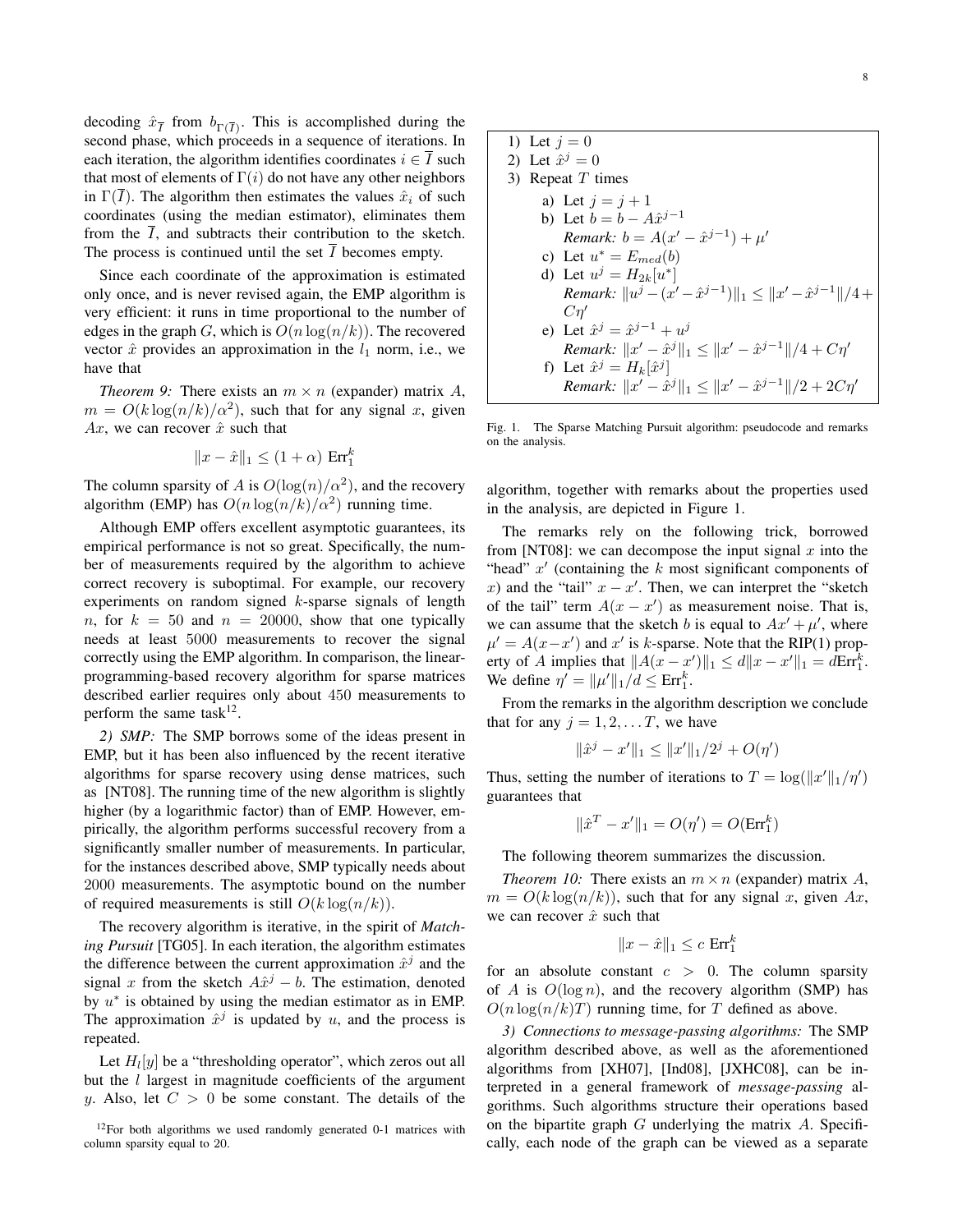processing unit, and the algorithm proceeds by the units sending messages to each other along the edges of the graph. Message-passing algorithms have numerous advantages over the "centralized" ones: their computational complexity is low (if the underlying graph is sparse); they also can be easily implemented in a parallel or distributed manner.

There have been several papers on message-passing algorithms for sparse recovery problems using sparse random matrices. In [SBB06a], [SBB08], the authors introduced the belief propagation approach to compressive sensing, and applied it to the recovery of *random* signals, modeled by a two-state mixture of Gaussians. In a more recent paper [APT09], the authors used belief propagation on signals modeled as Gaussian-scale mixtures to obtain algorithms with an excellent empirical performance.

Message passing framework has been also used to design randomized algorithms that work in the worst-case. In particular, the paper  $[LMP<sup>+</sup>08]$  introduced and analyzed such algorithms that work for arbitrary  $k$ -sparse signals. That algorithm can be viewed as an iterative generalization of the Count-Min algorithms described in earlier sections.

## *C. HHS and sublinear algorithms*

As in Section II, there are versions of the above algorithms with sublinear running times. The main example is HHS [GSTV07]. The output of the HHS algorithm is  $\hat{x}$  where  $||x - \hat{x}||_2 \leq C(\text{Err}_2 + 1/\sqrt{k\text{Err}_1})$  and its running time is  $k^2(\log n)^{O(1)}$ . It retains the same overall architecture as the iterative algorithms: within each step, it isolates significant entries by hashing, estimates their values, and then updates the measurements accordingly. It shares a "voting" procedure for determining significant signal entries with the EMP and SMP algorithms; however, these votes are derived from the bit-tests rather than from the signal estimates directly. HHS differs from the simple sublinear algorithm we sketched in Section II in three major parts. First, in order to obtain a strong guarantee for all signals, we must hash  $k$  significant entries into  $O(k)$  measurements repeatedly, for  $O(\log n)$ repetitions. The adjacency matrix of a  $(s, d, \epsilon)$  expander with  $s = O(k)$  is a way to achieve this. Second, because we use a simple bit-tester  $B_1$  to identify the significant entries, we must ensure that it is applied to a signal that is sufficiently filtered; the contribution of the insignificant entries must be small enough not to pollute our estimates of the significant entry (recall that because the algorithm is iterative, estimation errors at one stage can accumulate at further iterations). Furthermore, we must carefully balance the  $\ell_1$  and  $\ell_2$  errors. To this end, we employ a second hash matrix that reduces the noise in each measurement after the first hash. In each iteration  $j$ , we keep a list of signal positions for which we have at least  $\sqrt{k/j \log k} \log(n/j) \log(n)$  votes. Third, we use a separate matrix to estimate the values of the identified signal positions with the desired mixed norm error guarantee. Finally, in each iteration, we prune the list of signal positions

to retain the top  $O(k)$  positions.

*Acknowledgement:* The authors would like to thank Jelani Nelson, Graham Cormode and the anonymous reviewers for very helpful and insightful comments.

#### **REFERENCES**

- [APT09] M. Akcakaya, J. Park, and V. Tarokh. Compressive sensing using low density frames. *Manuscript*, 2009.
- [BGI<sup>+</sup>08] R. Berinde, A. Gilbert, P. Indyk, H. Karloff, and M. Strauss. Combining geometry and combinatorics: a unified approach to sparse signal recovery. *Allerton*, 2008.
- [BI09] R. Berinde and P. Indyk. Sequential sparse matching pursuit. *Allerton*, 2009.
- [BIPW10] K. Do Ba, P. Indyk, E. Price, and D. Woodruff. Lower bounds for sparse recovery. *SODA*, 2010.
- [BIR08] R. Berinde, P. Indyk, and M. Ruzic. Practical near-optimal sparse recovery in the  $l_1$  norm. *Allerton*, 2008.
- [CCFC02] M. Charikar, K. Chen, and M. Farach-Colton. Finding frequent items in data streams. *ICALP*, 2002.
- [CH09] G. Cormode and M. Hadjieleftheriou. Finding the frequent items in streams of data. *Communications of the ACM*, 52, 2009.
- [Cha08] V. Chandar. A negative result concerning explicit matrices with the restricted isometry property. *Preprint*, 2008.
- [CM04] G. Cormode and S. Muthukrishnan. Improved data stream summaries: The count-min sketch and its applications. *Latin*, 2004.
- [CM05] G. Cormode and S. Muthukrishnan. Summarizing and mining skewed data streams. *SIAM International Data Mining Conference*, 2005.
- [CM06] G. Cormode and S. Muthukrishnan. Combinatorial algorithms for Compressed Sensing. In *Proc. 40th Ann. Conf. Information Sciences and Systems*, Princeton, Mar. 2006.
- [CRT06] E. Candès, J. Romberg, and T. Tao. principles: Exact signal reconstruction from highly incomplete frequency information. *IEEE Inf. Theory*, 52(2):489–509, 2006.
- [DDT<sup>+</sup>08] M. Duarte, M. Davenport, D. Takhar, J. Laska, T. Sun, K. Kelly, and R. Baraniuk. Single-pixel imaging via compressive sampling. *IEEE Signal Processing Magazine*, 2008.
- [DeV07] R. DeVore. Deterministic constructions of compressed sensing matrices. *preprint*, 2007.
- [DH93] Ding-Zhu Du and Frank K. Hwang. *Combinatorial group testing and its applications*. World Scientific, 1993.
- [Don06] D. L. Donoho. Compressed Sensing. *IEEE Trans. Info. Theory*, 52(4):1289–1306, Apr. 2006.
- [ESAZ09] Y. Erlich, N. Shental, A. Amir, and O. Zuk. Compressed sensing approach for high throughput carrier screen. *Allerton*, 2009.
- [EV03] C. Estan and G. Varghese. New directions in traffic measurement and accounting: Focusing on the elephants, ignoring the mice. *ACM Transactions on Computer Systems*, 2003.
- [GGI+02] A. C. Gilbert, S. Guha, P. Indyk, Y. Kotidis, S. Muthukrishnan, and M. J. Strauss. Fast, small-space algorithms for approximate histogram maintenance. In *ACM Symposium on Theoretical Computer Science*, 2002.
- [GKMS03] A. C. Gilbert, Y. Kotidis, S. Muthukrishnan, and M. Strauss. One-Pass Wavelet Decompositions of Data Streams. *IEEE Trans. Knowl. Data Eng.*, 15(3):541–554, 2003.
- [GLPS09] A. Gilbert, Y. Li, E. Porat, and M. Strauss. Approximate sparse recovery: Optimizing time and measurements. *Manuscript*, 2009.
- [GSTV07] A. C. Gilbert, M. J. Strauss, J. A. Tropp, and R. Vershynin. One sketch for all: fast algorithms for compressed sensing. In *ACM STOC 2007*, pages 237–246, 2007.
- [GUV07] V. Guruswami, C. Umans, and S. P. Vadhan. Unbalanced expanders and randomness extractors from Parvaresh-Vardy codes. In *IEEE Conference on Computational Complexity (CCC 2007)*, pages 96–108, 2007.
- [Ind07] P. Indyk. Sketching, streaming and sublinear-space algorithms. *Graduate course notes, available at* http://stellar.mit.edu/S/course/6/fa07/6.895/, 2007.